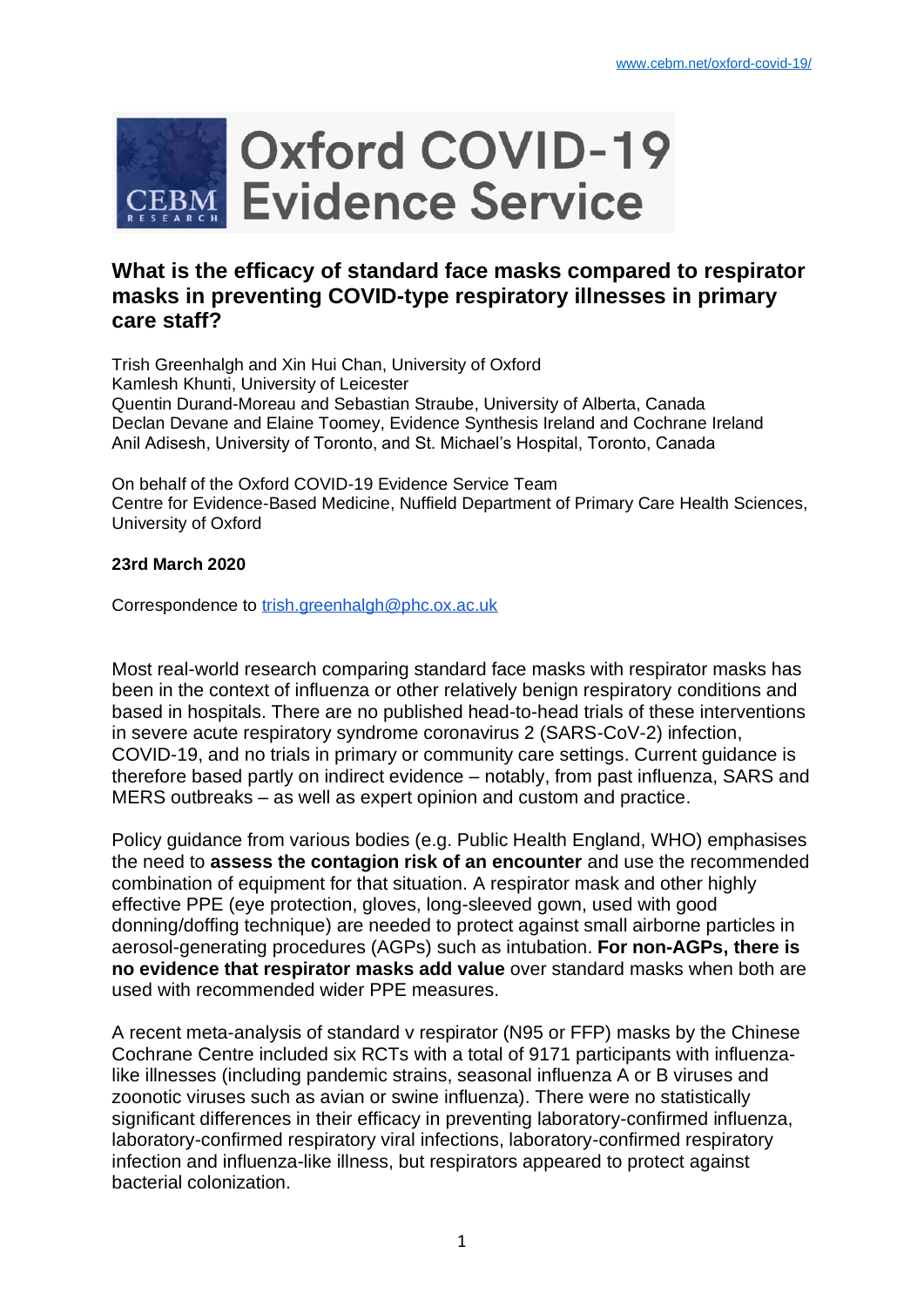# **CONTEXT**

Concerns have been raised about the limited personal protective equipment (PPE) provided for UK primary and community care staff with some GP surgeries, pharmacies and care homes having very limited provision. We were asked to find out whether and in what circumstances standard masks are putting healthcare workers at risk of contagion compared to respirator masks. A separate review (ongoing) looks at other aspects of PPE.

# **BACKGROUND**

COVID-19 is spread by four means: contact (direct or via a fomite); droplet infection (droplets from the respiratory tract of an infected individual during coughing or sneezing are transmitted onto a mucosal surface or conjunctiva of a susceptible individual or environmental surfaces); airborne (transmission of infectious agents in small airborne particles, particularly during procedures such as intubation); and faeco-oral.1 2 Coughing and sneezing can generate aerosol particles as well as droplets.

This review considers respiratory protective measures e.g. use of face masks as PPE, to reduce droplet and airborne spread. It should be noted that in one recent laboratory study, severe acute respiratory syndrome coronavirus 2 (SARS-CoV-2, the virus that causes COVID-19) survived airborne as long as SARS COV-1 (the virus that causes SARS) when artificially aerosolised and persisted longer on some surfaces.<sup>3</sup> This finding is relevant because it suggests that deposited particulates may become resuspended i.e. airborne, when disturbed.



The standard surgical mask (left), also known as a fluid-resistant surgical mask (FRSM), is designed to provide a barrier to splashes and droplets impacting on the wearer's nose, mouth and respiratory tract. It fits fairly loosely to the user's face. These single-use masks are used for a variety of procedures in community as well as hospital settings. They should be changed when they become moistened or damaged, and should not be undone and dangled round the neck between procedures. It should be worn with eye protection.



The respirator mask (left), available in the USA as N95 mask and in the UK as an equivalent FFP ('filtering face piece') mask, is used to prevent the user from inhaling small airborne particles in aerosolgenerating procedures (AGPs). It must fit tightly to the user's face. There are three categories: FFP1, FFP2 and FFP3. FFP3 provides the highest level of protection. Again, this mask must be worn with eye protection.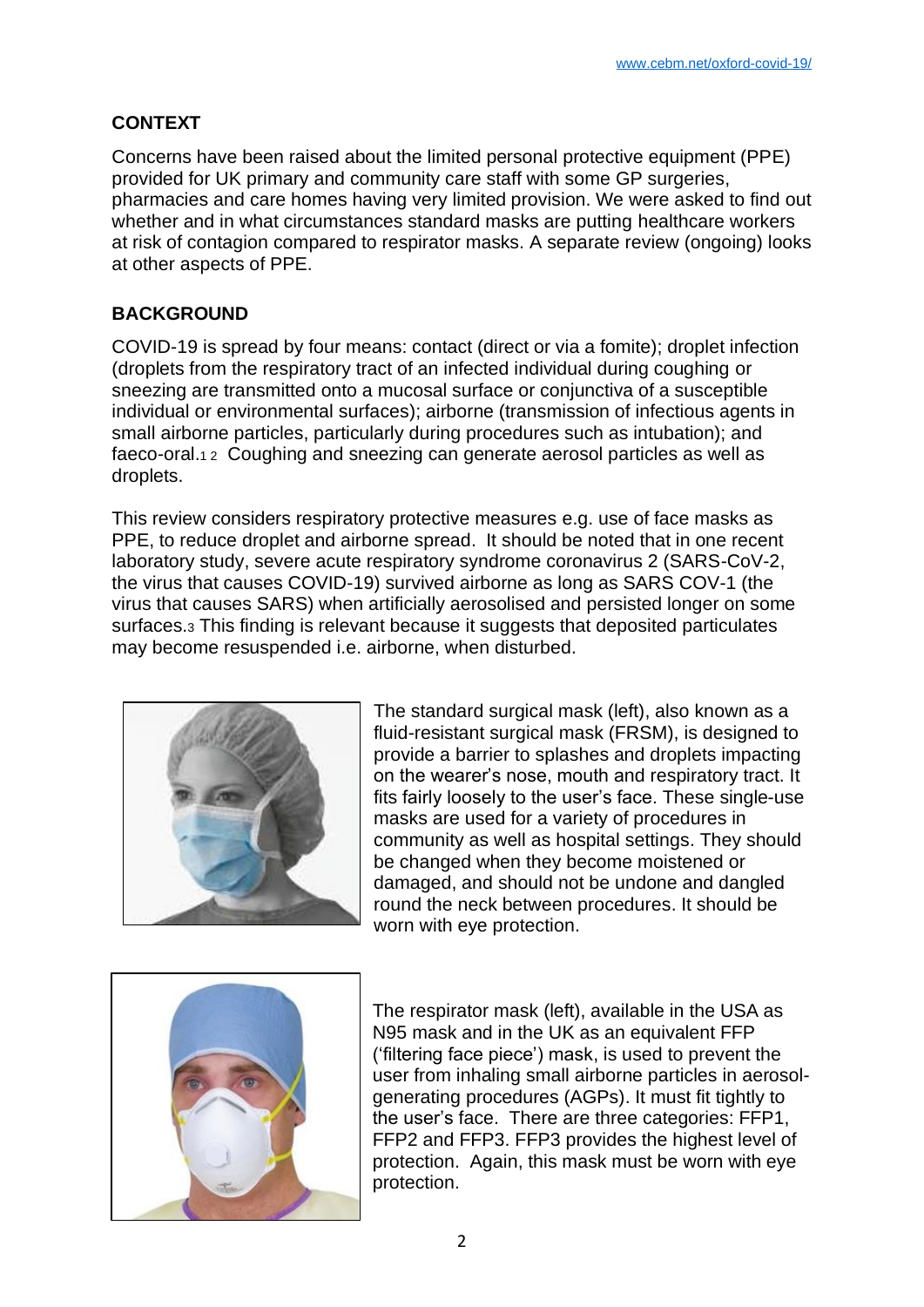Importantly, **masks and respirators should not be considered as isolated interventions**. Other protection includes hand hygiene, aprons or gowns, goggles or face shields, and gloves.1 4 5 The World Health Organisation has produced technical specifications for these items, based on simulation exercises using data from past SARS and MERS outbreaks.<sup>4</sup>

A face mask or respirator that is worn without the additional recommended protection will be less effective. Effective training is an essential part of any PPE programme since the correct wearing (donning) and removal (doffing) are key to worker protection. In particular, care should be taken not to contaminate masks on inanimate surfaces.<sup>6</sup>

### **CURRENT GUIDANCE**

Official UK guidance released in February 2020 claimed that both standard and respirator masks provide 80% protection against SARS-CoV-2 .<sup>1</sup> However, this claim referenced a 2017 systematic review that was undertaken before the emergence of SARS-CoV-2 and based largely of trials in seasonal influenza.<sup>7</sup> SARS-CoV-2 is known to be both more contagious and more serious than influenza, and may have different patterns of spread. That guidance also recommended the use of heightened protection for AGPs on suspected COVID-19 patients and in all AGP 'hot spots' such as intensive care units. It said little about PPE for health care staff in community settings, though it encouraged separation of suspected COVID-19 cases from other patients.

More recently (21st March 2020), Public Health England produced guidance on when to use the different kinds of mask<sub>5</sub> and how to put on PPE for non AGP situations.<sup>8</sup> These documents emphasise the need to

- Assess the **level of risk of infection**, especially whether an AGP will be involved (table), before deciding which protection to wear
- **Before** putting on equipment, perform hand hygiene, remove jewellery, tie hair back and hydrate (feedback from frontline: also go to the lavatory)
- Put on and remove equipment in a way that **minimises self-contamination**

The figure below, which indicates when to use each type and which procedures are considered 'aerosol generating', is taken from PPE guidance.**<sup>5</sup>**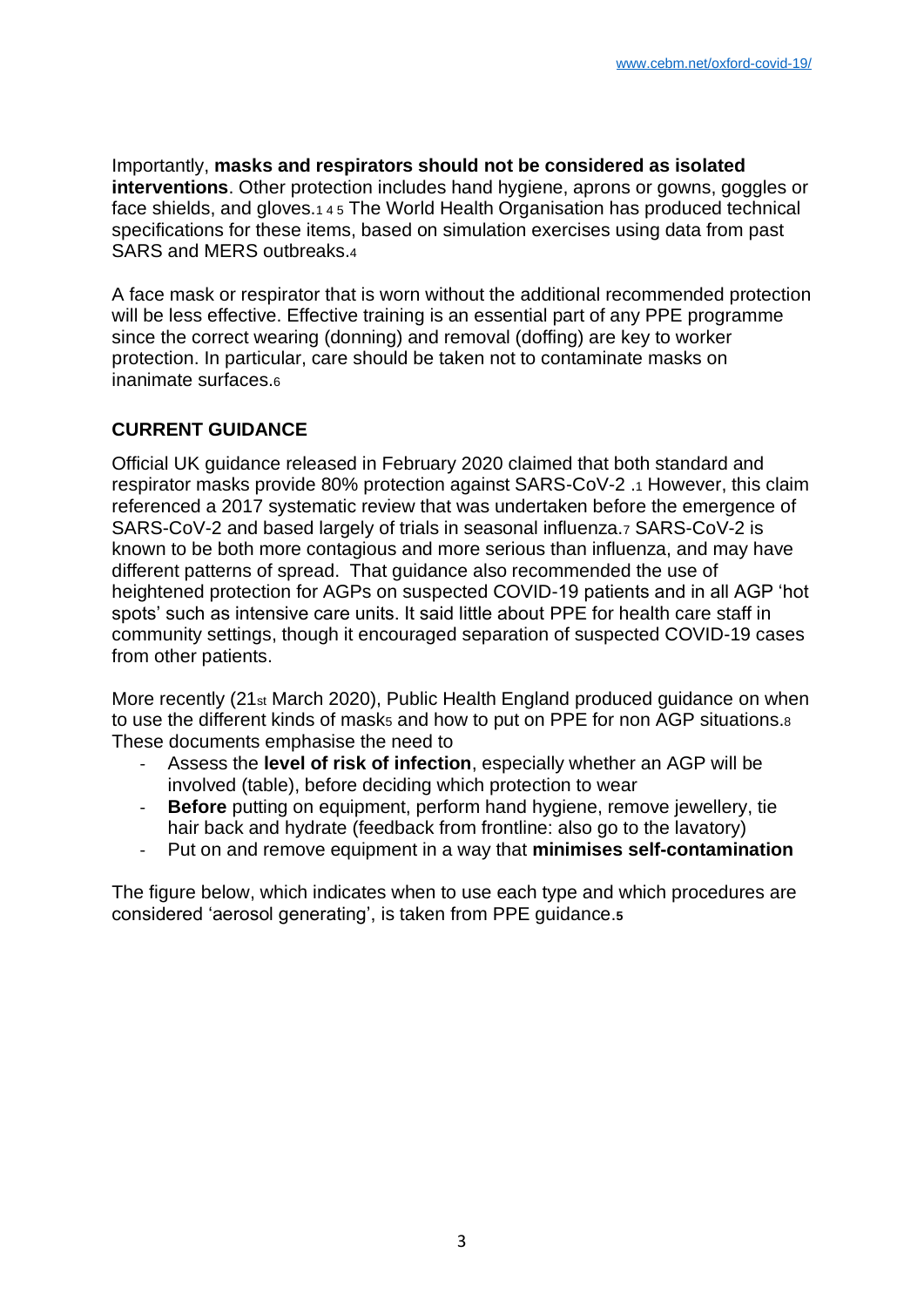| In cohorted area<br>(but no patient<br>contact)                                                       | <b>Close patient contact</b><br>(within one metre)                                                                                                                                                                                                                                                      | When carrying aerosol generating procedures<br>(AGP) on a patient with possible or confirmed<br>COVID-19<br>In high risk areas where AGPs are being<br>conducted (eq: ICU)                                   |                                                                                                                                                                                                                                                                                                                           |
|-------------------------------------------------------------------------------------------------------|---------------------------------------------------------------------------------------------------------------------------------------------------------------------------------------------------------------------------------------------------------------------------------------------------------|--------------------------------------------------------------------------------------------------------------------------------------------------------------------------------------------------------------|---------------------------------------------------------------------------------------------------------------------------------------------------------------------------------------------------------------------------------------------------------------------------------------------------------------------------|
|                                                                                                       |                                                                                                                                                                                                                                                                                                         |                                                                                                                                                                                                              |                                                                                                                                                                                                                                                                                                                           |
| For example:<br>Cleaning the room,<br>equipment cleaning,<br>discharge patient room<br>cleaning, etc  | For example:<br>Providing patient care,<br>direct home care visit.<br>diagnostic imaging,<br>phlebotomy services,<br>physiotherapy, etc<br><b>PPE to be worn</b><br>• Surgical face mask<br>$\bullet$ Apron<br>$\bullet$ Gloves<br>• Eye protection (if risk<br>of contamination of<br>eyes by splashes | The AGP list is:<br>• Intubation, extubation and<br>related procedures such<br>as manual ventilation and<br>open suctioning<br>• Tracheotomy/tracheostomy                                                    | • Non-Invasive Ventilation<br>(NIV) such as Bi-level<br>Positive Airway Pressure<br>(BiPAP) and Continuous<br>Positive Airway Pressure<br>ventilation (CPAP)<br>• High-Frequency Oscillating<br>Ventilation (HFOV)<br>• High Flow Nasal Oxygen<br>(HFNO), also called High<br>Flow Nasal Cannula<br>• Induction of sputum |
| <b>PPE to be worn</b><br>• Surgical face mask<br>(along with other<br>designated PPE for<br>cleaning) |                                                                                                                                                                                                                                                                                                         | procedures (insertion/open<br>suctioning/removal)<br>• Bronchoscopy<br>• Surgery and post-mortem<br>procedures involving high-<br>speed devices<br>• Some dental procedures<br>(such as high-speed drilling) |                                                                                                                                                                                                                                                                                                                           |

Always fit check the respirator

### **Different PPE for different levels of risk, from PHE guidance<sup>5</sup> ('cohorted area' is an area where patients with suspected COVID-19 are grouped together)**

#### The WHO distinguishes **four situations with three different levels of risk**:

- Triage (implicitly, by non-clinical staff without prolonged contact: requires hand hygiene + mask)
- Suspected or confirmed case of COVID-19 requiring healthcare facility admission and no AGPs (hand hygiene, mask, gown, goggles, gloves)
- Suspected or confirmed case of COVID-19 requiring healthcare facility admission and AGP OR collection of specimens for laboratory diagnosis (hand hygiene, respirator, gown, goggles, gloves)

The abovementioned WHO guidance is intended for all healthcare settings but is pitched mainly at secondary care (emergency department or inpatient) settings. A more recent WHO publication specifically considered community and home care settings and offered similar guidance on mask use by healthcare workers (though did not mention triage).<sup>9</sup>

Primary and community care settings are, by implication, 'low-risk' and the guidance does not specifically envisage any situation in which a respirator mask would be needed in primary care. However, the highest number of contacts in the UK will be within primary and community settings including not just general practices but also pharmacies (where many people are attending with symptoms).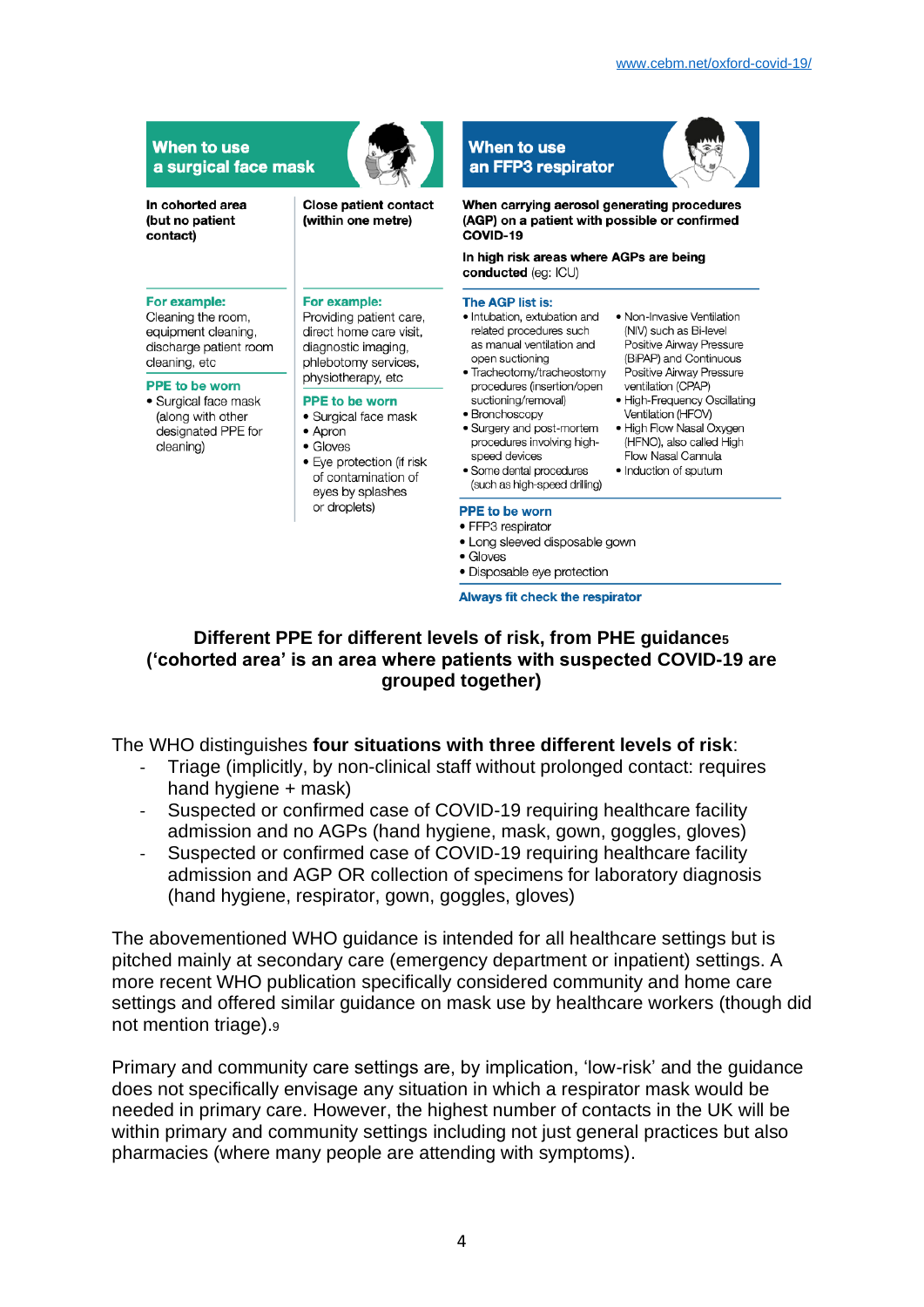It is worth noting that guidance produced by the US Centres for Disease Control recommends respirator masks for both high- and low-risk encounters when patients are suspected of highly contagious and potentially serious conditions such as SARS. However, this guidance was likely based on the precautionary principle and probably did not anticipate the supply shortages currently faced by frontline staff.<sup>10</sup>

We sought to inform guidance on the use of these different masks in primary care settings.

## **SEARCH STRATEGY**

Starting with two previous systematic reviews known to the authors or their colleagues,11 12 along with a social media search (Twitter) for suggested new papers, we used snowball searching – i.e. seeking later papers on Google Scholar that had cited these references. We identified a very recent meta-analysis done by the Chinese Cochrane Centre, published in early March 2020.<sup>13</sup>

We supplemented this initial search with a brief database search of Medline and Cochrane databases without date restrictions to identify any additional relevant randomised trials and/or systematic reviews. We used the following key words: "Severe Acute Respiratory Syndrome Virus", "SARS", "MERS", "influenza", "respiratory tract infections", "masks", and the following Mesh term: Influenza, Human/prevention and control.

We limited the set of 126 titles to randomised controlled trials or reviews (12 hits). We repeated a similar search in the Cochrane database of systematic reviews.

## **CRITICAL APPRAISAL OF KEY STUDIES**

All the relevant primary studies had been captured in the Long meta-analysis.<sup>13</sup>

Based on a brief evaluation of the paper against the AMSTAR II checklist, we judged the review to be of good quality. The authors included six RCTs (five involving healthcare professionals in hospitals and one index patients in the community and household contacts) involving 9171 participants in real-world settings.14-19 They excluded 17 studies (not a trial, not the right intervention, not a real-world trial) and one duplicate trial. Critical appraisal of the included RCTs was done very thoroughly by those authors using risk of bias tools and sensitivity analyses. They commented that some studies had moderate to high risk of bias and only one was community based. Overall, there were no statistically significant differences in preventing laboratory-confirmed influenza (RR =  $1.09$ , 95% CI 0.92 to 1.28), laboratoryconfirmed respiratory viral infections ( $RR = 0.89$ , 95% CI 0.70 to 1.11), laboratoryconfirmed respiratory infection ( $RR = 0.74$ , 95% CI 0.42 to 1.29) and influenza-like illness (RR =  $0.61$ , 95% CI 0.33 to 1.14) using N95 respirators and surgical masks. Meta-analysis indicated protective effect of N95 respirators against laboratoryconfirmed bacterial colonisation ( $RR = 0.58$ ,  $95\%$  CI 0.43 to 0.78).

AMSTAR II checklist:

1. Did the research question include components of PICO? Yes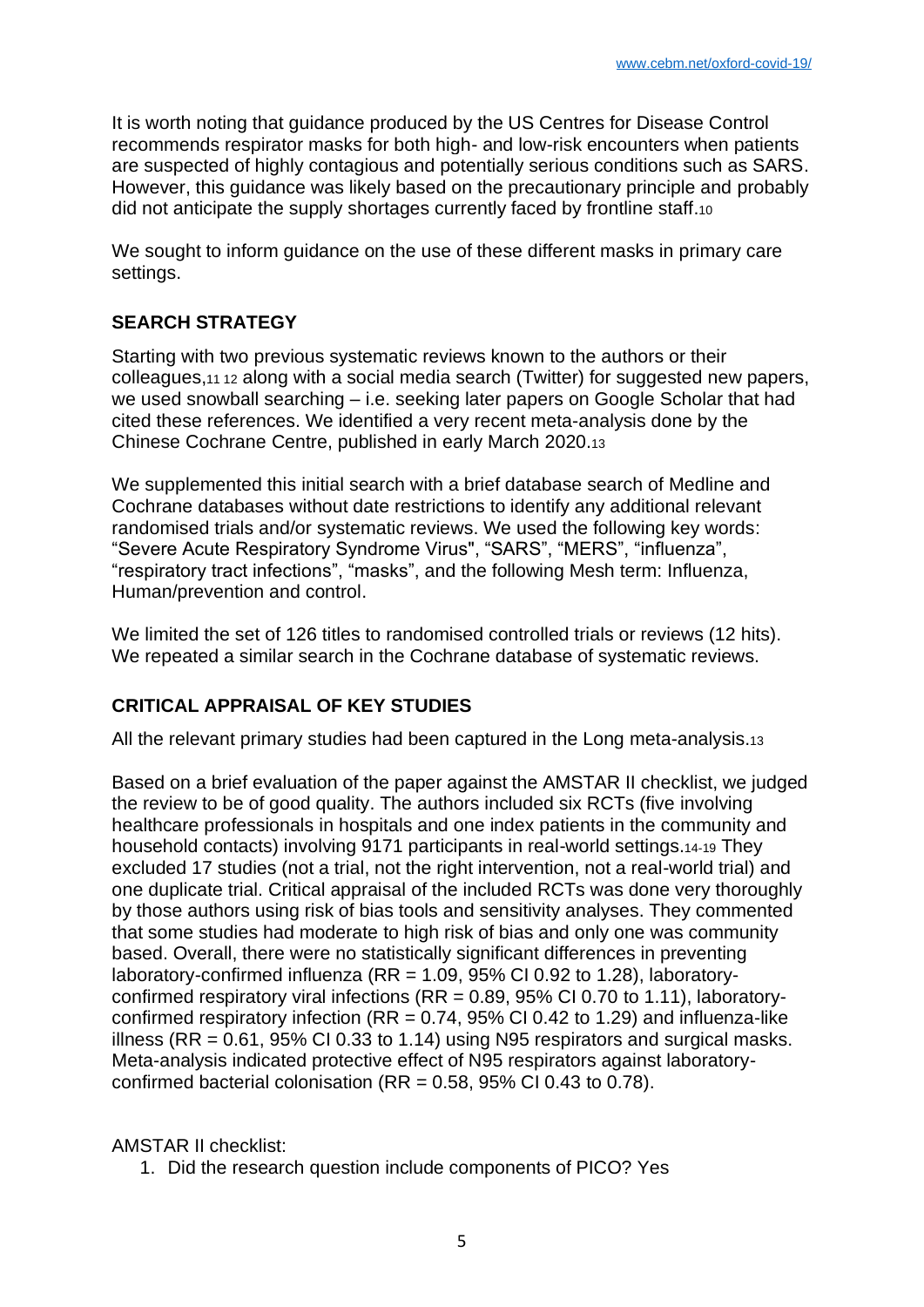- 2. Was there a statement that the review methods were established prior to commencement of the review? No
- 3. Did the authors explain the selection of study designs? Yes
- 4. Did the authors use a comprehensive literature search? Yes, three relevant databases searched.
- 5. Did the authors review studies in duplicate? Yes
- 6. Did the authors review data extraction in duplicate? Yes
- 7. Did the authors provide a list of excluded studies and justify exclusions? Yes
- 8. Did the authors describe the included studies in adequate detail? Yes
- 9. Did the authors assess risk of bias satisfactorily? Yes
- 10.Did the authors report on sources of funding of the primary studies? No
- 11.Did the authors use appropriate statistical techniques for meta-analysis? Broadly yes, however decision to use random-effects model seems to have been made on basis of a statistical test for heterogeneity, which we would argue against.
- 12.Did the authors assess the potential impact of risk of bias on the overall results? Yes
- 13.Did they account for risk of bias when interpreting results? Yes
- 14.Did they offer an adequate explanation of heterogeneity? Yes
- 15.Did they investigate for publication bias and discuss its likely impact? No, because of small number of studies available for each pooled estimate (though they had planned to do funnel plots)

## **CONCLUSION**

Trials comparing different kinds of mask have been summarised in a recent highquality systematic review and provide cautious support for the use of standard surgical masks in non AGPs, though the empirical studies underpinning this conclusion were not in a COVID-19 population, and only one was in a community setting. It is clear from the literature that **masks are only one component of a complex intervention** which must also include eye protection, gowns, behavioural measures to support proper doffing and donning, and general infection control measures. These wider aspects of PPE will be covered in a further rapid review (ongoing).

## End.

**Disclaimer**: the article has not been peer-reviewed; it should not replace individual clinical judgement and the sources cited should be checked. The views expressed in this commentary represent the views of the authors and not necessarily those of the host institution, the NHS, the NIHR, or the Department of Health. The views are not a substitute for professional medical advice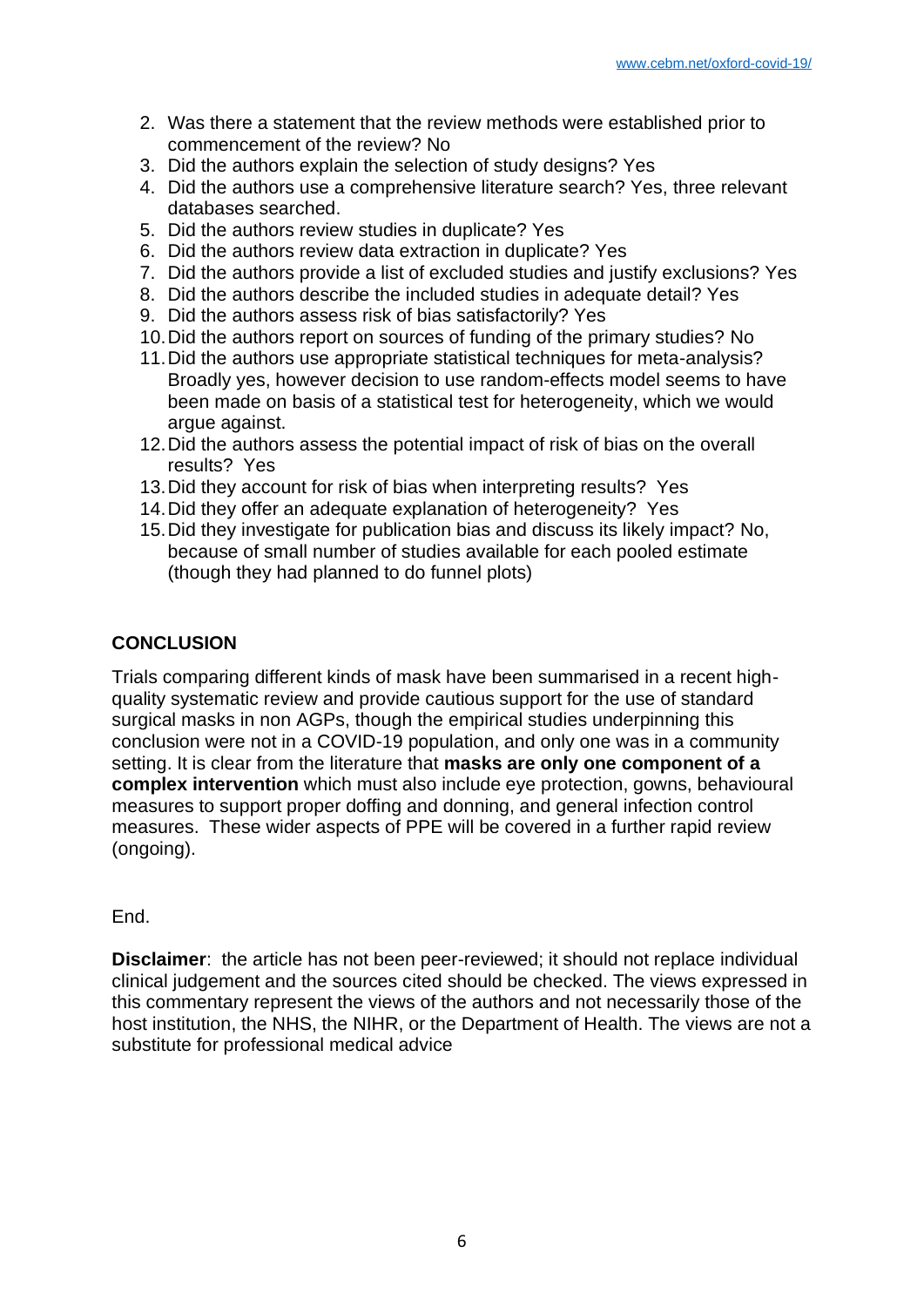## **REFERENCES**

1. Official Guidance. COVID-19: Guidance for infection prevention and control in healthcare settings. Version 1.0.: Department of Health and Social Care (DHSC), Public Health Wales (PHW), Public Health Agency (PHA) Northern Ireland, Health Protection Scotland (HPS) and Public Health England 2020. Accessed 21.3.20 at [https://assets.publishing.service.gov.uk/government/uploads/system/uploads/](https://assets.publishing.service.gov.uk/government/uploads/system/uploads/attachment_data/file/874316/Infection_prevention_and_control_guidance_for_pandemic_coronavirus.pdf) [attachment\\_data/file/874316/Infection\\_prevention\\_and\\_control\\_guidance\\_for\\_](https://assets.publishing.service.gov.uk/government/uploads/system/uploads/attachment_data/file/874316/Infection_prevention_and_control_guidance_for_pandemic_coronavirus.pdf)

[pandemic\\_coronavirus.pdf.](https://assets.publishing.service.gov.uk/government/uploads/system/uploads/attachment_data/file/874316/Infection_prevention_and_control_guidance_for_pandemic_coronavirus.pdf)

- 2. Ong SWX, Tan YK, Chia PY, et al. Air, surface environmental, and personal protective equipment contamination by severe acute respiratory syndrome coronavirus 2 (SARS-CoV-2) from a symptomatic patient. *Jama* 2020
- 3. van Doremalen N, Bushmaker T, Morris DH, et al. Aerosol and Surface Stability of SARS-CoV-2 as Compared with SARS-CoV-1. *New England Journal of Medicine* 2020
- 4. World Health Organisation. Requirements and technical specifications of personal protective equipment (PPE) for the novel coronavirus (2019-ncov) in healthcare settings. Geneva2020. Accessed 21.3.20 at [https://www.google.com/url?sa=t&rct=j&q=&esrc=s&source=web&cd=3&ved=](https://www.google.com/url?sa=t&rct=j&q=&esrc=s&source=web&cd=3&ved=2ahUKEwjS2di4-q3oAhVXh1wKHWeGDvEQFjACegQIARAB&url=https%3A%2F%2Fwww.paho.org%2Fen%2Ffile%2F59297%2Fdownload%3Ftoken%3Dbr2NtqhR&usg=AOvVaw1Sicp3C6m3fjFmMfIeox7R) [2ahUKEwjS2di4](https://www.google.com/url?sa=t&rct=j&q=&esrc=s&source=web&cd=3&ved=2ahUKEwjS2di4-q3oAhVXh1wKHWeGDvEQFjACegQIARAB&url=https%3A%2F%2Fwww.paho.org%2Fen%2Ffile%2F59297%2Fdownload%3Ftoken%3Dbr2NtqhR&usg=AOvVaw1Sicp3C6m3fjFmMfIeox7R) [q3oAhVXh1wKHWeGDvEQFjACegQIARAB&url=https%3A%2F%2Fwww.pah](https://www.google.com/url?sa=t&rct=j&q=&esrc=s&source=web&cd=3&ved=2ahUKEwjS2di4-q3oAhVXh1wKHWeGDvEQFjACegQIARAB&url=https%3A%2F%2Fwww.paho.org%2Fen%2Ffile%2F59297%2Fdownload%3Ftoken%3Dbr2NtqhR&usg=AOvVaw1Sicp3C6m3fjFmMfIeox7R) [o.org%2Fen%2Ffile%2F59297%2Fdownload%3Ftoken%3Dbr2NtqhR&usg=A](https://www.google.com/url?sa=t&rct=j&q=&esrc=s&source=web&cd=3&ved=2ahUKEwjS2di4-q3oAhVXh1wKHWeGDvEQFjACegQIARAB&url=https%3A%2F%2Fwww.paho.org%2Fen%2Ffile%2F59297%2Fdownload%3Ftoken%3Dbr2NtqhR&usg=AOvVaw1Sicp3C6m3fjFmMfIeox7R) [OvVaw1Sicp3C6m3fjFmMfIeox7R.](https://www.google.com/url?sa=t&rct=j&q=&esrc=s&source=web&cd=3&ved=2ahUKEwjS2di4-q3oAhVXh1wKHWeGDvEQFjACegQIARAB&url=https%3A%2F%2Fwww.paho.org%2Fen%2Ffile%2F59297%2Fdownload%3Ftoken%3Dbr2NtqhR&usg=AOvVaw1Sicp3C6m3fjFmMfIeox7R)
- 5. Public Health England. When to use a face mask or FF£ respirator. London2020. Accessed 21.3.20 at [https://assets.publishing.service.gov.uk/government/uploads/system/uploads/](https://assets.publishing.service.gov.uk/government/uploads/system/uploads/attachment_data/file/874310/PHE_11606_When_to_use_face_mask_or_FFP3_02.pdf) [attachment\\_data/file/874310/PHE\\_11606\\_When\\_to\\_use\\_face\\_mask\\_or\\_FFP](https://assets.publishing.service.gov.uk/government/uploads/system/uploads/attachment_data/file/874310/PHE_11606_When_to_use_face_mask_or_FFP3_02.pdf) [3\\_02.pdf.](https://assets.publishing.service.gov.uk/government/uploads/system/uploads/attachment_data/file/874310/PHE_11606_When_to_use_face_mask_or_FFP3_02.pdf)
- 6. Kampf G. Potential role of inanimate surfaces for the spread of coronaviruses and their inactivation with disinfectant agents. *Infection Prevention in Practice* 2020:100044.
- 7. Offeddu V, Yung CF, Low MSF, et al. Effectiveness of masks and respirators against respiratory infections in healthcare workers: a systematic review and meta-analysis. *Clinical Infectious Diseases* 2017;65(11):1934-42.
- 8. Public Health England. How to put on personal protective equipment (PPE). London2020. Accessed 21.3.20 at [https://assets.publishing.service.gov.uk/government/uploads/system/uploads/](https://assets.publishing.service.gov.uk/government/uploads/system/uploads/attachment_data/file/874312/PHE_11606_Putting_on_PPE_02b.pdf) [attachment\\_data/file/874312/PHE\\_11606\\_Putting\\_on\\_PPE\\_02b.pdf.](https://assets.publishing.service.gov.uk/government/uploads/system/uploads/attachment_data/file/874312/PHE_11606_Putting_on_PPE_02b.pdf) .
- 9. World Health Organisation. Advice on the use of masks in the community, during home care, and in health care settings in the context of COVID-19. Geneva: WHO 2020. Accessed 23.3.20 at [https://www.who.int/publications](https://www.who.int/publications-detail/advice-on-the-use-of-masks-in-the-community-during-home-care-and-in-healthcare-settings-in-the-context-of-the-novel-coronavirus-(2019-ncov)-outbreak)[detail/advice-on-the-use-of-masks-in-the-community-during-home-care-and](https://www.who.int/publications-detail/advice-on-the-use-of-masks-in-the-community-during-home-care-and-in-healthcare-settings-in-the-context-of-the-novel-coronavirus-(2019-ncov)-outbreak)[in-healthcare-settings-in-the-context-of-the-novel-coronavirus-\(2019-ncov\)](https://www.who.int/publications-detail/advice-on-the-use-of-masks-in-the-community-during-home-care-and-in-healthcare-settings-in-the-context-of-the-novel-coronavirus-(2019-ncov)-outbreak) [outbreak.](https://www.who.int/publications-detail/advice-on-the-use-of-masks-in-the-community-during-home-care-and-in-healthcare-settings-in-the-context-of-the-novel-coronavirus-(2019-ncov)-outbreak)
- 10. Chughtai AA, Seale H, MacIntyre CR. Availability, consistency and evidencebase of policies and guidelines on the use of mask and respirator to protect hospital health care workers: a global analysis. *BMC research notes* 2013;6(1):216.